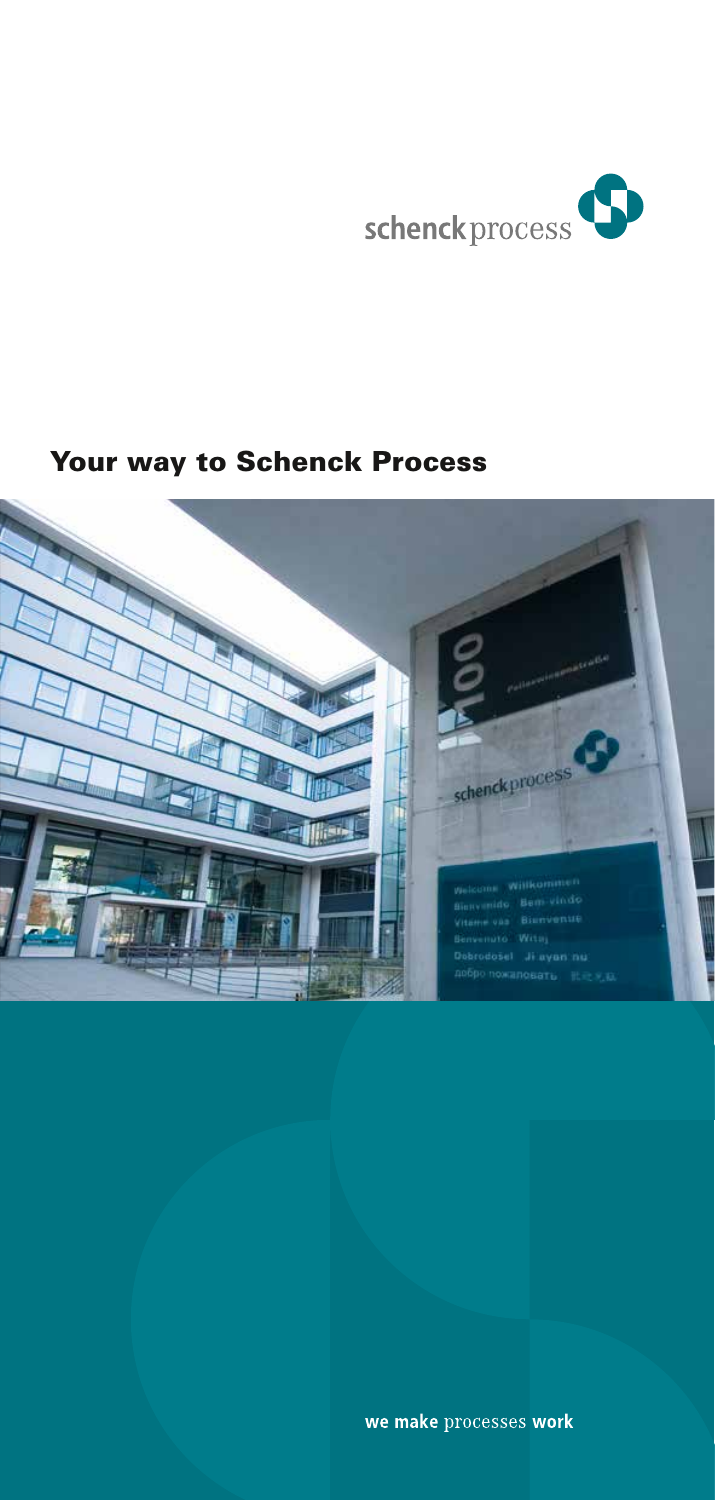

The following hotels are located nearby. Where would you like us to book a room for you at our special rates?

A

Rheinstr. 105 64295 Darmstadt T +49 61 51-87 80 F +49 61 51-87 82 120 reservierung.dam@maritim.de www.maritim.de

#### Contel Darmstadt F

ibis Darmstadt Kasinostr. 6

H

Otto-Röhm-Str. 90 64293 Darmstadt T +49 61 51-800 900 F +49 61 51-800 90 888 hotel@contel-darmstadt.de www.contel-darmstadt.de

#### Welcome Hotel Darmstadt G

F +49 61 51-39 14-444<br>
info.dar@welcome-hotel-c<br> **Pallas Hotel B Welcome Hote**<br>Karolinenplatz 4 64289 Darmstadt T +49 61 51-39 14-0 info.dar@welcome-hotels.de www.welcome-hotel-darmstadt.de

# Pallas Hotel C

Pallaswiesenstr. 72 64293 Darmstadt T +49 61 51-9 71 29 10 F +49 62 21-8 72 88 99 info@pallas-hotel.de www.pallas-hotel.de

# **D** Prinz Heinrich

www.hotel-prinz-heinrich.de Bleichstr. 48 64293 Darmstadt T +49 61 51-81 37-0 F +49 61 51-81 37-13 info@hotel-prinz-heinrich.de

# Ramada E

Tei<br>Da<br>61<br>tac<br>an Eschollbrücker Str. 16 64295 Darmstadt T +49 61 51-38 50 F +49 61 51-38 51 00 darmstadt@ramada.de www.ramada.de

### 64293 Darmstadt T +49 61 51-3 97 00 F +49 61 51-3 97 01 23 H3287@accor.com www.accorhotels.com

## InterCityHotel Darmstadt

Poststr. 12 64293 Darmstadt T +49 61 51-9 06 91 0 F +49 61 51-9 06 91 300 reservations@ darmstadt.intercityhotel.de www.intercityhotel.com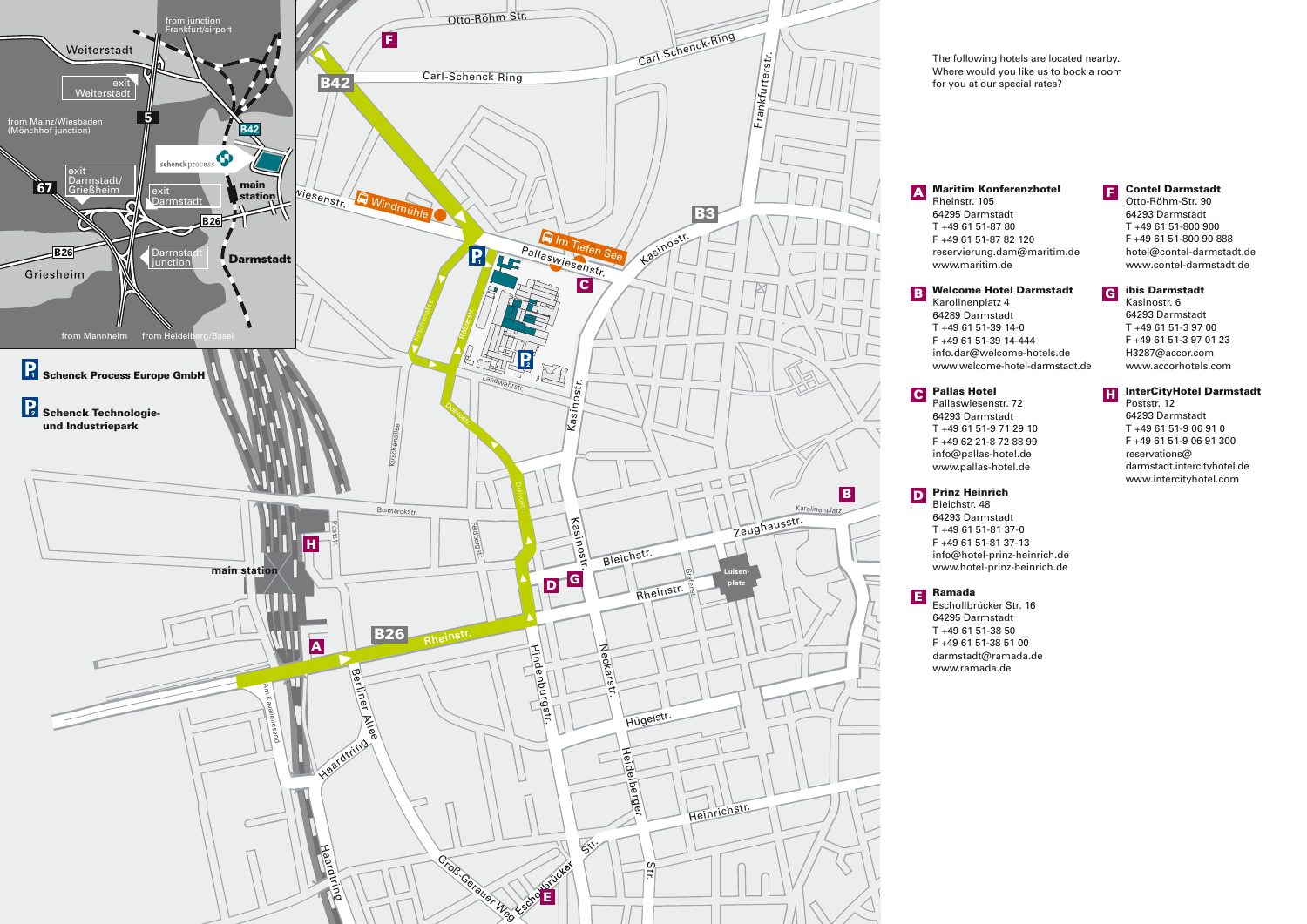### If you travel by train

From the main station bus lines R, 675 and 5513 will take you to the Windmühle stop. It's approximately a 15-minute walk or a 3-minute journey by taxi from the main station to the Schenck Process offices.

From Luisenplatz, bus lines 5515 and 5516 will take you to the stop Im Tiefen See. From Willy-Brandt-Platz, bus line 751 will take you to Im Tiefen See.

#### If you travel by car

To reach Schenck Process, take highway A5. Leave highway at exit Weiterstadt and follow highway B42 "Gräfenhäuser Straße" in direction of Darmstadt. Coming from Gräfenhäuserstraße, cross Pallaswiesenstraße and drive straight into Kirschenallee. Turn left at the next two crossings. Once in Rößlerstraße, for parking in Schenck Process' underground car park, turn right approximately 100m before the traffic lights.

### If you travel by plane

You can take the HEAG-Airl iner from Frankfurt Airport to Darmstadt Central Train Station or MARITIM Rhein-Main Hotel (Heinrich-Hertz-Straße). The AirLiner, a comfortable coach, operates every 30 minutes from Terminal 1 (Arrivals Area B, Stage 14) and from Terminal 2 (Arrivals Area D+E). It takes you directly to Darmstadt (journey time: approx. 25 minutes).